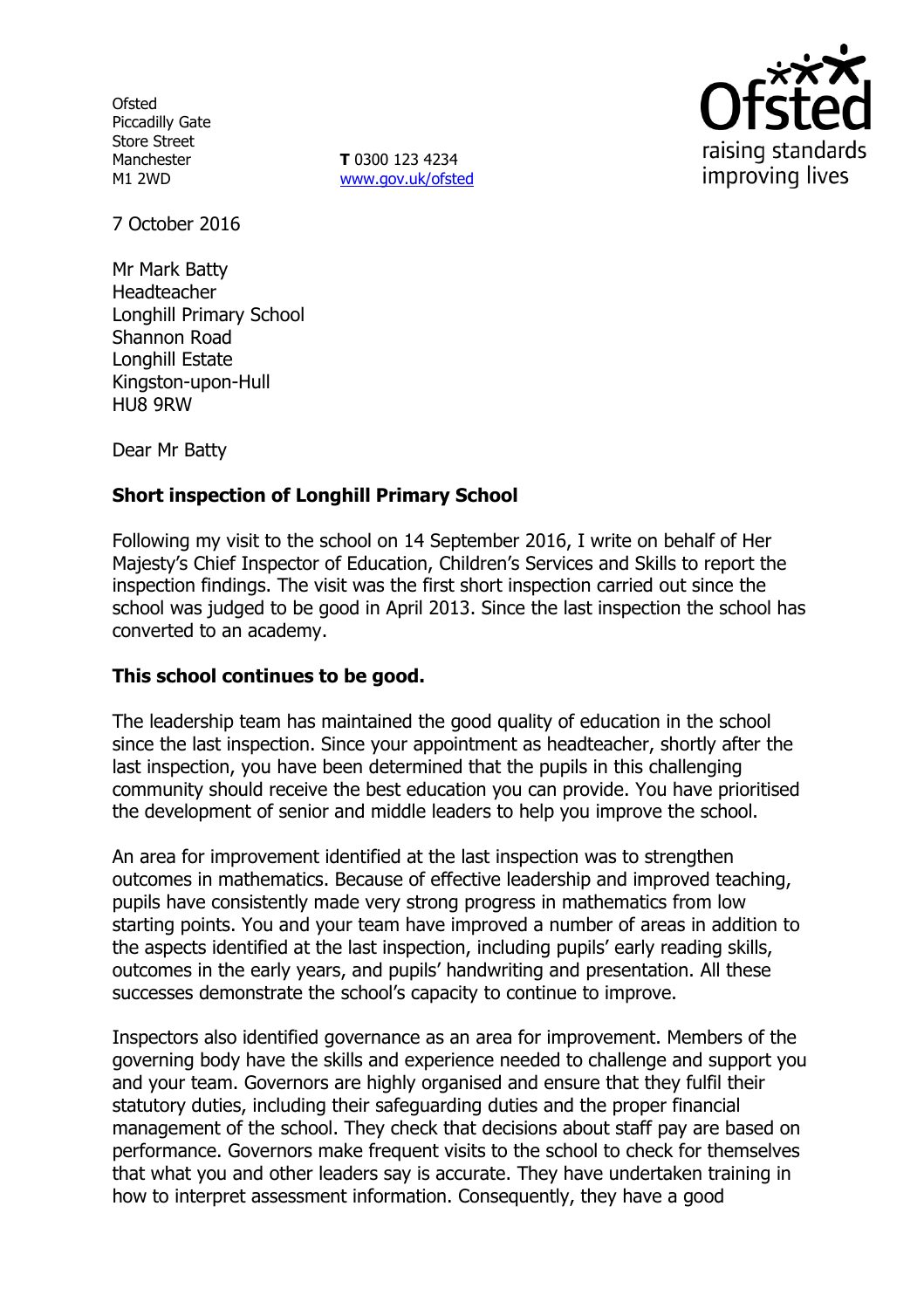

knowledge of the main strengths and weaknesses in the school's performance. Governors have begun to offer greater challenge to school leaders. They recognise the need to be even stronger in their challenge, by focusing more regularly and sharply on the difference that leaders' actions make to pupils' outcomes. You and the governing body are now consulting on becoming part of a multi-academy trust to increase the levels of external challenge and accountability you receive.

You know your school well, recognising where things need to improve, including the need to continue to diminish the differences in attainment between boys and girls and between disadvantaged pupils and others. These have improved, but there is still further to go to eliminate these differences. You also recognise that, while more pupils are beginning to work above the expected standards, the need for more of the most able pupils to reach higher standards by the end of each key stage continues to be a priority for improvement.

Pupils largely continue to behave well. They show respectful attitudes towards each other and have an understanding of what it means to show tolerance and respect. However, pupils do not have enough opportunities to develop their understanding of different faiths, cultures and ways of life in modern Britain.

## **Safeguarding is effective.**

Adults are thorough in their safeguarding duties. The designated safeguarding lead is well trained and actively ensures that all other staff are also well trained and kept up to date on a regular basis. For example, all staff have recently undertaken 'Prevent' training so that they are able to recognise any pupil who may be at risk of radicalisation. Adults are trained in how to deal safely with pupils with particular behavioural needs. The safeguarding leader checks that adults understand their responsibilities by randomly quizzing them from time to time.

Staff diligently report and record any concerns they may have about the safety or welfare of a child. The safeguarding leader makes referrals to the local authority social care service where there are concerns that a child may be in danger or at risk of harm, consulting with parents where appropriate.

You and the governors understand your responsibilities to carry out proper checks on potential employees during recruitment to make sure that these adults are suitable to work with children.

# **Inspection findings**

- You have shared responsibilities more widely among the staff, holding them to account for the work that they do. Leaders are vigorous in checking that teachers keep to the agreed methods and that teaching is having the necessary impact on pupils' learning. You have high expectations of all staff and pupils. You set demanding targets for teachers and check progress towards achieving them.
- Attainment in mathematics rose in the two years following the inspection, before slipping back to below average in 2015. Nevertheless, the 2015 Year 6 pupils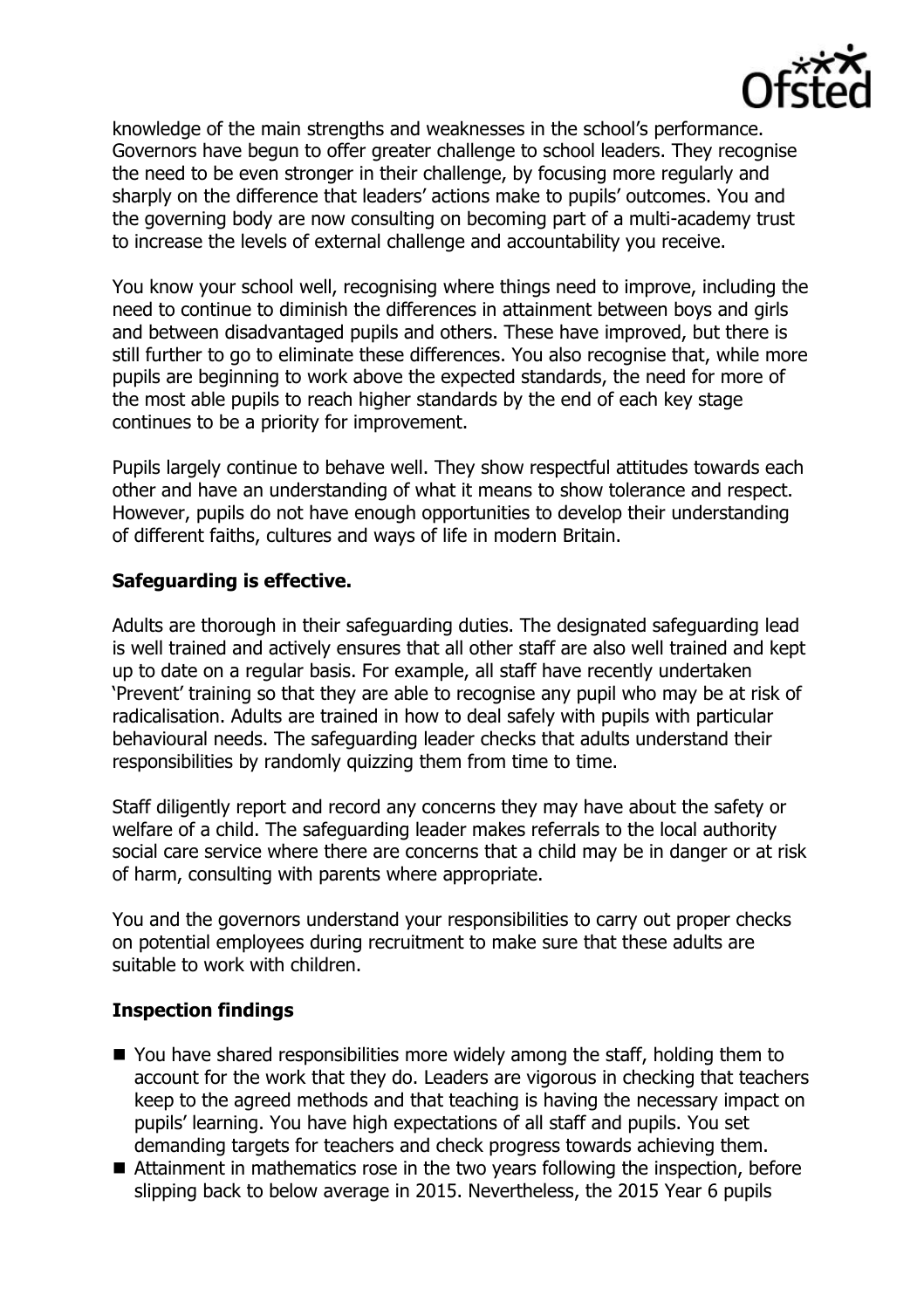made strong progress through key stage 2 from low starting points to achieve what they did. Pupils throughout the school are making good progress in mathematics. The current Year 6 pupils are on track to do well, which should bring attainment once again at least in line with the national average, despite most of these pupils entering school with skills, knowledge and understanding some way below that which was typical for their age.

- You have improved pupils' early reading skills and increased the proportion of pupils meeting the required standard in phonics by the end of Year 1, to above the national average. Following a dip in achievement in reading across the school, effective leadership and teaching has turned this around. You have introduced successful ways of teaching so that pupils are giving much fuller answers to a range of carefully thought-out questions, improving their reading comprehension. Despite the recent disappointing test results of some Year 6 pupils, most pupils in the school are on target to reach age-related expectations or above in reading this school year.
- The proportion of children achieving a good level of development by the time they leave the early years has risen to just above the national average because of strong leadership. From low starting points on entry, this represents strong progress. The early years leaders know where the strengths are, as well as the areas for development, and take effective action to address the latter.
- Across the school, girls' attainment is above that of boys. However, because you have prioritised this, last year across the age range boys made more progress than girls did, diminishing, though by no means eliminating, the difference.
- Effective use of the pupil premium funding means that an increasing number of disadvantaged pupils are making up ground. Disadvantaged pupils have begun to make better progress than others do, reducing the difference in attainment between the two groups.
- An increasing number of pupils are beginning to work beyond the expected standard. An examination of the most able pupils' workbooks shows that sometimes teachers do not demand enough of these pupils. You have prioritised this as an area to continue to develop.
- Because of your determination and high expectations, an emphasis on improving pupils' handwriting and presentation over the last year is helping most pupils in school to produce their neatest work daily and to take pride in what they do.
- Attendance dipped following the last inspection but improved last year due to the hard work and determination of the attendance team. Attendance is almost in line with the national average. Persistent absence has reduced substantially.
- The curriculum is a particular strength. Teachers plan a range of interesting topics, giving pupils a broad and balanced experience. Pupils suggest what they would like to learn, which secures their interest in and commitment to learning. Opportunities to use the school's TV and radio stations helps to develop pupils' confidence and speaking skills. Frequent visits to places of interest such as Sherwood Forest and Harry Potter World, and regular visitors to school, including professional poets and musicians, stimulate enthusiasm, increase aspirations, and broaden the pupils' horizons.
- Leaders are helping children prepare for life in modern Britain. Pupils learn about democracy as they elect school councillors. A recent partnership with a school in Sierra Leone is helping pupils to appreciate how others may live very different